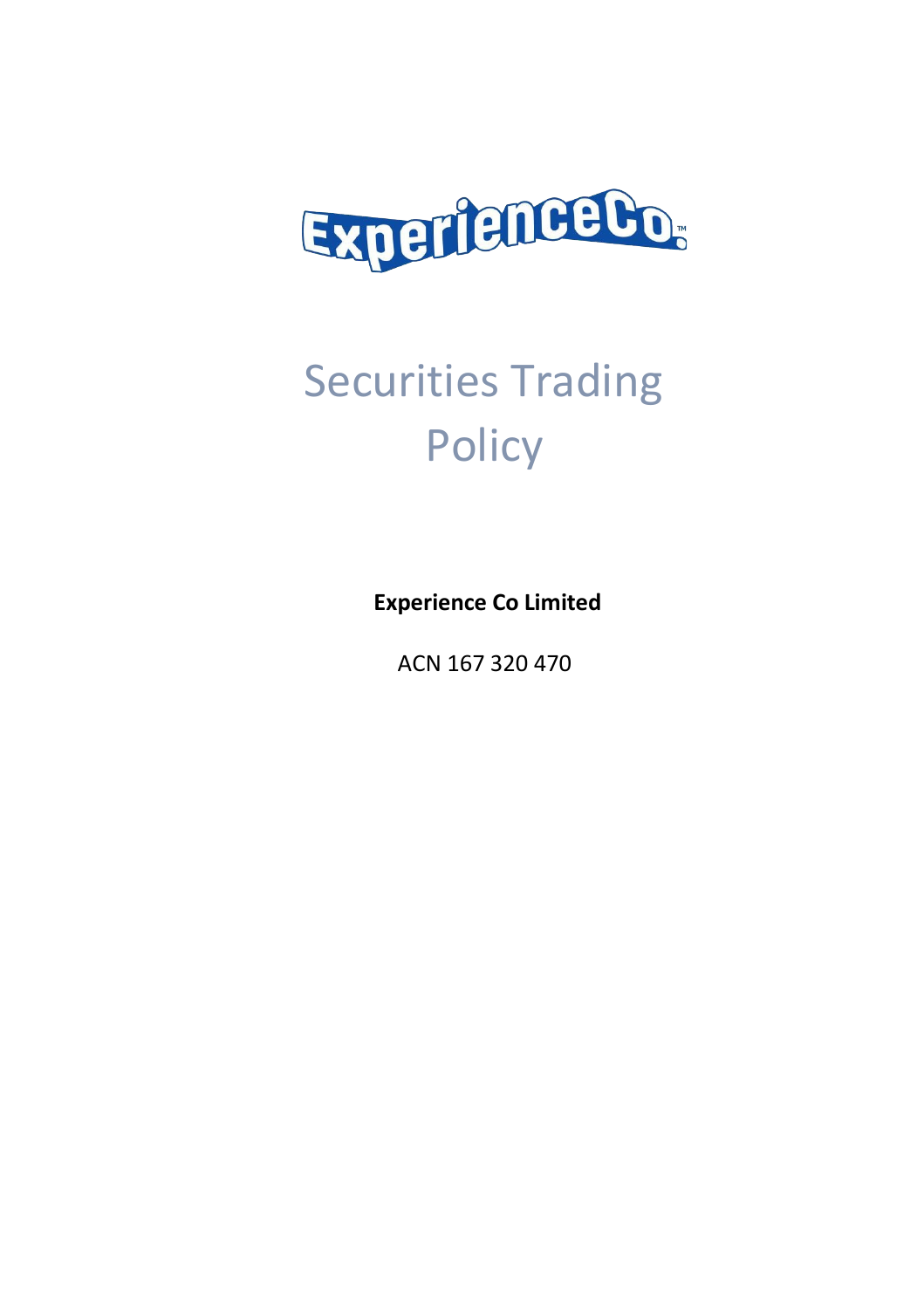# 1. CONTENTS Page

| $\mathbf{1}$   |  |
|----------------|--|
| $\overline{2}$ |  |
| 3              |  |
| $\overline{4}$ |  |
| 5              |  |
| 6              |  |
| 7              |  |
| 8              |  |
| 9              |  |
| 10             |  |
| 11             |  |
| 12             |  |
| 13             |  |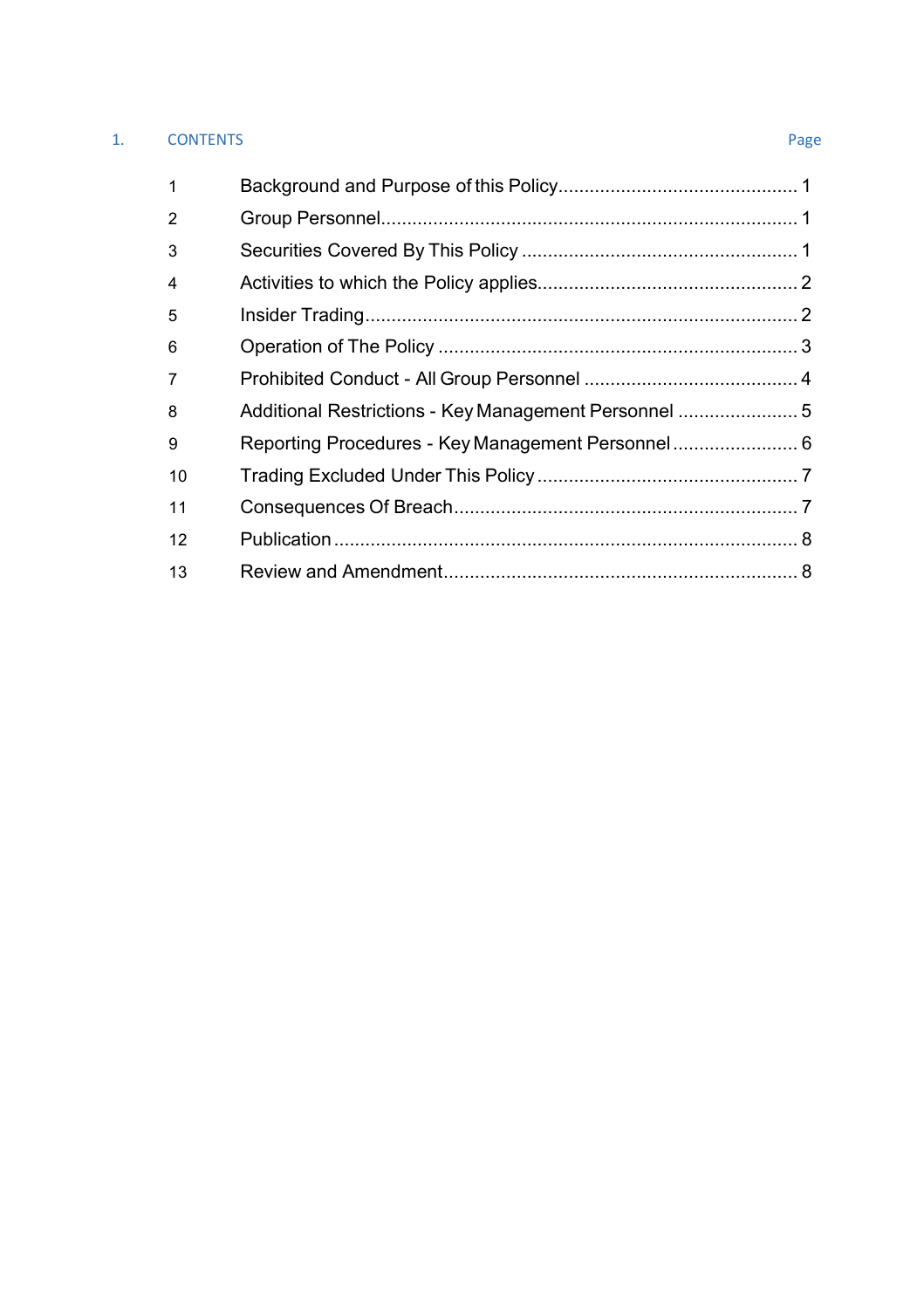# **1 BACKGROUND AND PURPOSEOF THIS POLICY**

Experience Co Limited (Group or the Company) has adopted this Securities Trading Policy (the Policy) for the purposes of the ASX Listing Rules. The Policy forms part of the Group's corporate governance policies.

The purpose of the Policy is to:

- (a) provide a brief and high-level summary of the law of insider trading;
- (b) set out the restrictions on trading in Group Securities by people who work for, or are associated with the Group; and
- (c) assist in maintaining market confidence in the integrity of dealings in the Group's Securities.

A copy of this Policy will be made available to all Group Personnel. Any queries regarding its operation should be directed to the Company Secretary.

# **2 GROUP PERSONNEL**

The Policy applies to and imposes constraints on:

- (a) all full time, part time and casual employees, and contractors; and
- (b) Directors (executive, non-executive and alternate), the Chief Executive Officer, the Chief Financial Officer and any senior executives reporting to any of them, the Company Secretary and any other employees nominated by the Board (**Key Management Personnel**), of the Group and all Group Companies (**together Group Personnel**).

# **3 SECURITIES COVERED BY THIS POLICY**

#### 3.1 Securities

The Policy applies to the following securities:

- (a) Group shares;
- (b) Group options, performance and service rights;
- (c) derivatives (such as exchange-traded options and warrants) of any of the above and other financial products issued by third parties in relation to Group securities; and
- (d) securities of any other company or entity that may be affected by inside information (such as a Group joint venture partner, another party involved in a corporate transaction with the Group or a Group contractor or shareholder) and the term securities must in those cases be read accordingly,

(together Group Securities).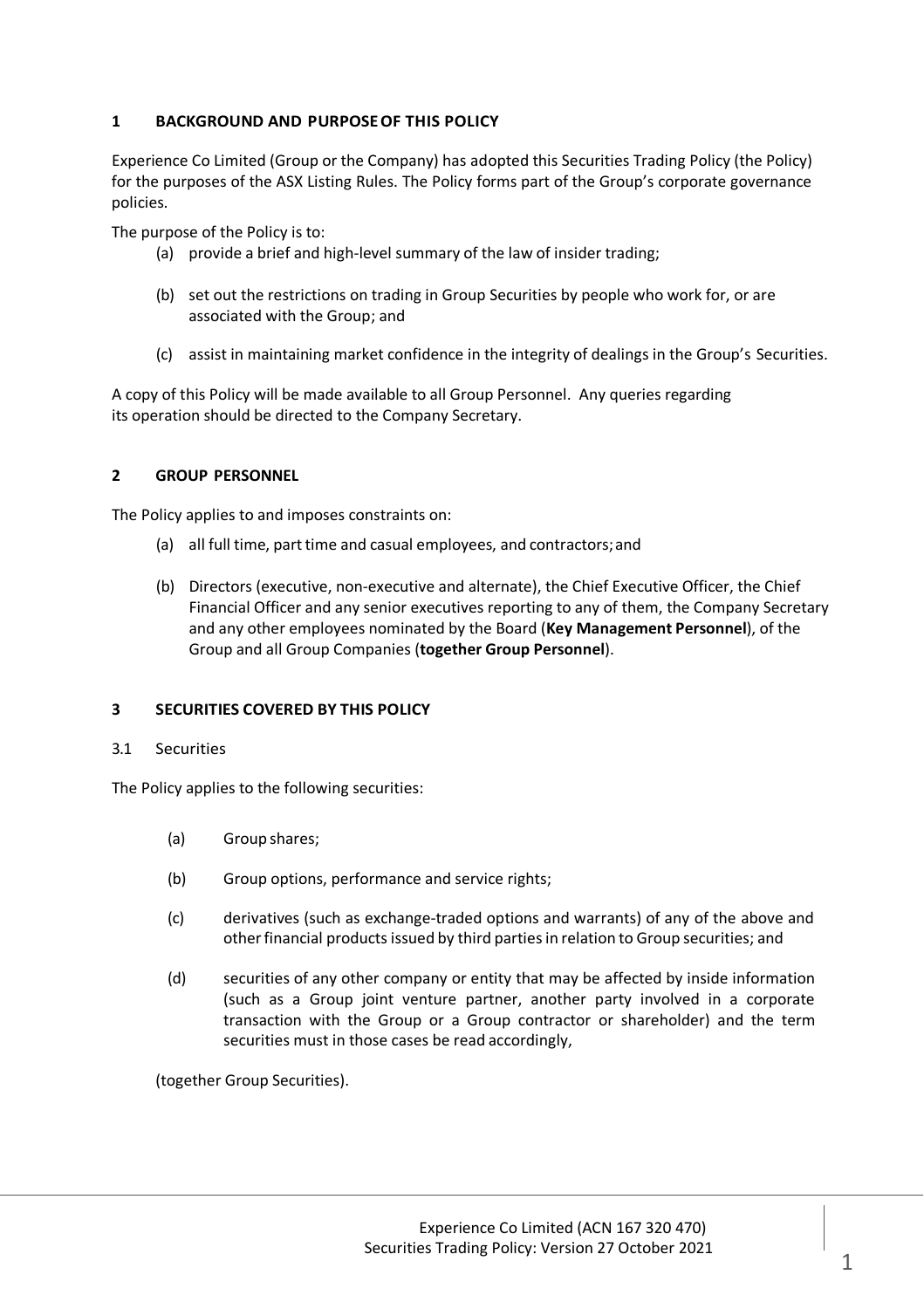# 3.2 Securities under an Employee Share Plan

Group Personnel who acquire Group Securities under an equity-based incentive plan must also comply with the rules of that relevant plan when trading in those securities.

# **4 ACTIVITIES TO WHICH THIS POLICY APPLIES**

4.1 Trading in Group Securities

For the purposes of the Policy, trading in Group's Securities includes:

- (a) buying or selling of Group Securities through on-market or off-market transaction; and
- (b) advising, procuring or encouraging another person (such as a family member, friend, associate, colleague, broker, financial planner, investment adviser, family company or family trust) to trade in Group Securities.

4.2 Communicating Information

This policy also applies to the communication of certain information relating to the Group. Communication includes passing information (either in writing or verbally) to another person (such as a family member, friend, associate, colleague, broker, financial planner, investment adviser, family company or family trust).

### 4.3 Trading in Group Securities by Related Parties

This policy also applies to Group Personnel who control the trading in Group Securities. This applies even if they are not the registered holder of Group Securities. This may be for example where the Group Securities are held in a company or trust controlled by Group Personnel or held by family members or friends who act on the instructions of Group Personnel.

#### **5 INSIDER TRADING**

# 5.1 Overviewof Insider Trading Prohibition

In broad terms, if you possess 'inside information', it is a criminal offence for you to:

- (a) trade insecurities;
- (b) advise or procure another person to trade in securities;or
- (c) communicate inside information to another person knowing (or where you should reasonably know) that the other person would, or would be likely to use that information to deal in, or procure someone else to deal in securities. This is commonly known as "tipping".
- 5.2 What is Inside Information?

Inside information is information that:

(a) is not generally available; and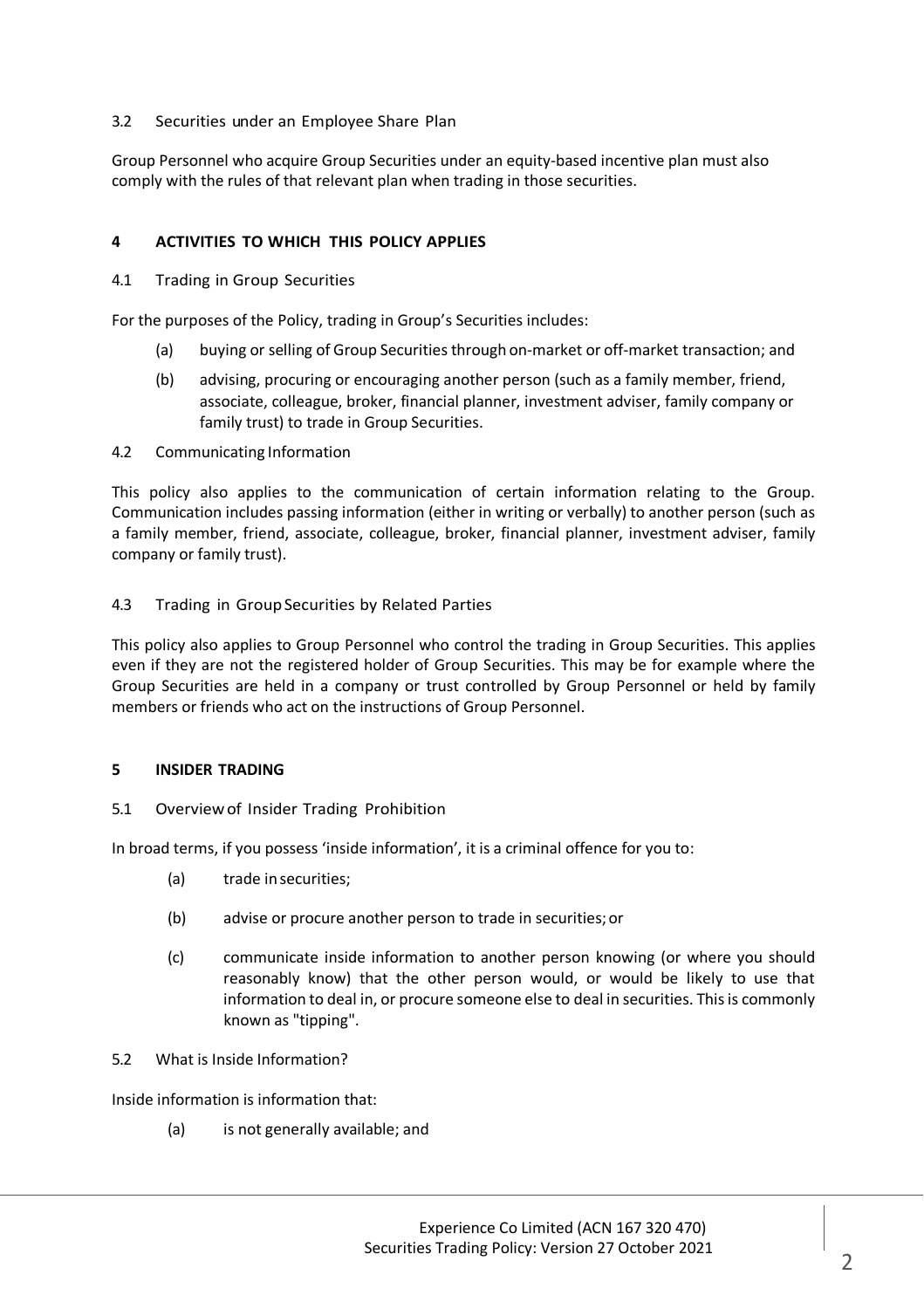(b) if it were generally available, would (or would be likely to) influence investors in deciding whether to buy or sell Group Securities or securities of another entity.

The financial impact of the information is important, but strategic and other implications can be equally important in determining what amounts to inside information. The definition of "information" is broad enough to include rumours, matters of supposition, intentions of a person (including a Group) and information which is not definite enough to warrant public disclosure.

# 5.3 Examples of Inside Information

Inside information about the Group could include:

- (a) information relating to significant projects, contracts or tenders;
- (b) information relating to the Group's financial results or forecast results;
- (c) a possible sale or acquisition of material assets;
- (d) a possible change in the Group's capital structure;
- (e) board or senior management changes;
- (f) a proposed change in the nature of the Group's business; and
- (g) a proposed takeover or merger involving the Group.

# **6 OPERATION OF THE POLICY**

#### 6.1 Overview

The following table provides an overview of the obligations in this Policy:

| Operation                                                                                                | Applies to          | <b>Section Reference</b> |
|----------------------------------------------------------------------------------------------------------|---------------------|--------------------------|
| Prohibition on trading in Group Securities<br>whilst in possession of inside information                 | All Group Personnel | 7.1                      |
| Prohibition on communicating inside<br>information to a third party                                      | All Group Personnel | 7.2                      |
| Prohibition on speculative trading                                                                       | All Group Personnel | 7.3                      |
| Prohibition on trading in securities of<br>another company whilst in possession of<br>inside information | All Group Personnel | 7.4                      |
| Prohibition on revealing<br>confidential information                                                     | All Group Personnel | 7.5                      |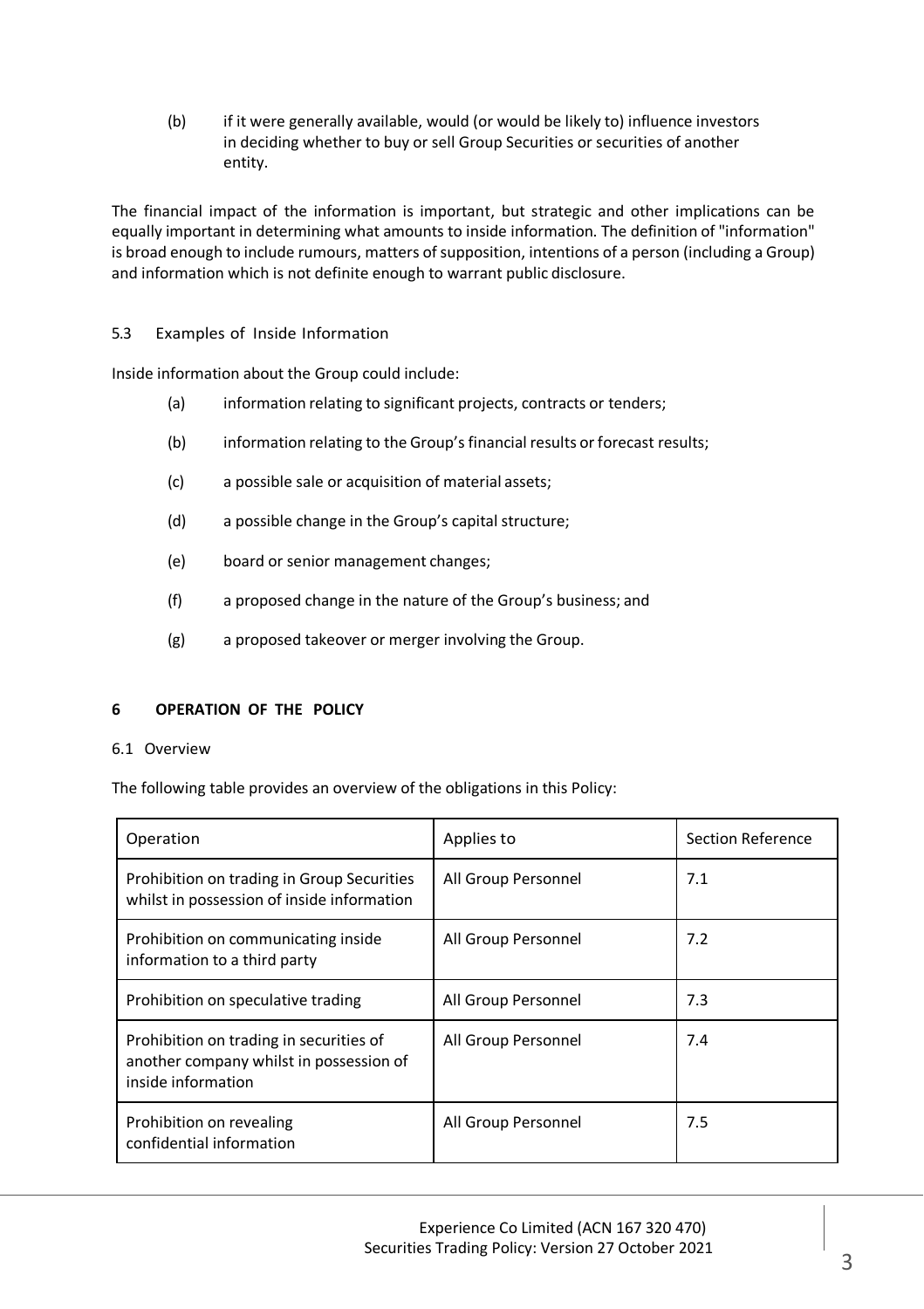| Prohibition on trading during a closed<br>period (save for dealings that constitute<br><b>Exceptional Circumstances)</b> | Key Management Personnel | 8.2, 8.3 |
|--------------------------------------------------------------------------------------------------------------------------|--------------------------|----------|
| Prohibition on the hedging of unvested<br>entitlements                                                                   | Key Management Personnel | 8.4      |
| Procedure for obtaining approval for<br>finance arrangements                                                             | Key Management Personnel | 8.5      |
| Reporting procedures for trading in<br><b>Group Securities</b>                                                           | Key Management Personnel | 9.1      |
| Directors reporting obligations                                                                                          | <b>Directors</b>         | 9.2      |
| Trading excluded from the Policy                                                                                         | All Group Personnel      | 10       |

# **7 PROHIBITED CONDUCT – ALL GROUP PERSONNEL**

# 7.1 Trading while in possession of Inside Information

All Group Personnel (or an immediate family member) are prohibited from trading in Group Securities whilst in possession of inside information, being information concerning the Group that is not generally available and which, if made public, would likely have a material impact on the share price of Group Securities.

#### 7.2 Communicating Inside Information

All Group Personnel are prohibited from advising others to trade or communicate 'inside information' to another person knowing that the person may use the information to buy orsell or procure someone else to buy or sell, Group Securities or any other entity's securities.

#### 7.3. No speculative trading

Under no circumstances should Group Personnel engage in short-term or speculative trading in Group Securities. This prohibition includes short-term direct dealing in Group Securities as well as transactions in the derivative markets involving exchange traded options, share warrants, contracts for difference, and other similar instruments, which are short-term or speculative.

# 7.4 Confidential Information

Group Personnel must not reveal any confidential information concerning the Group, use confidential information in any way which may damage or cause loss to the Group, or use confidential information to gain an advantage.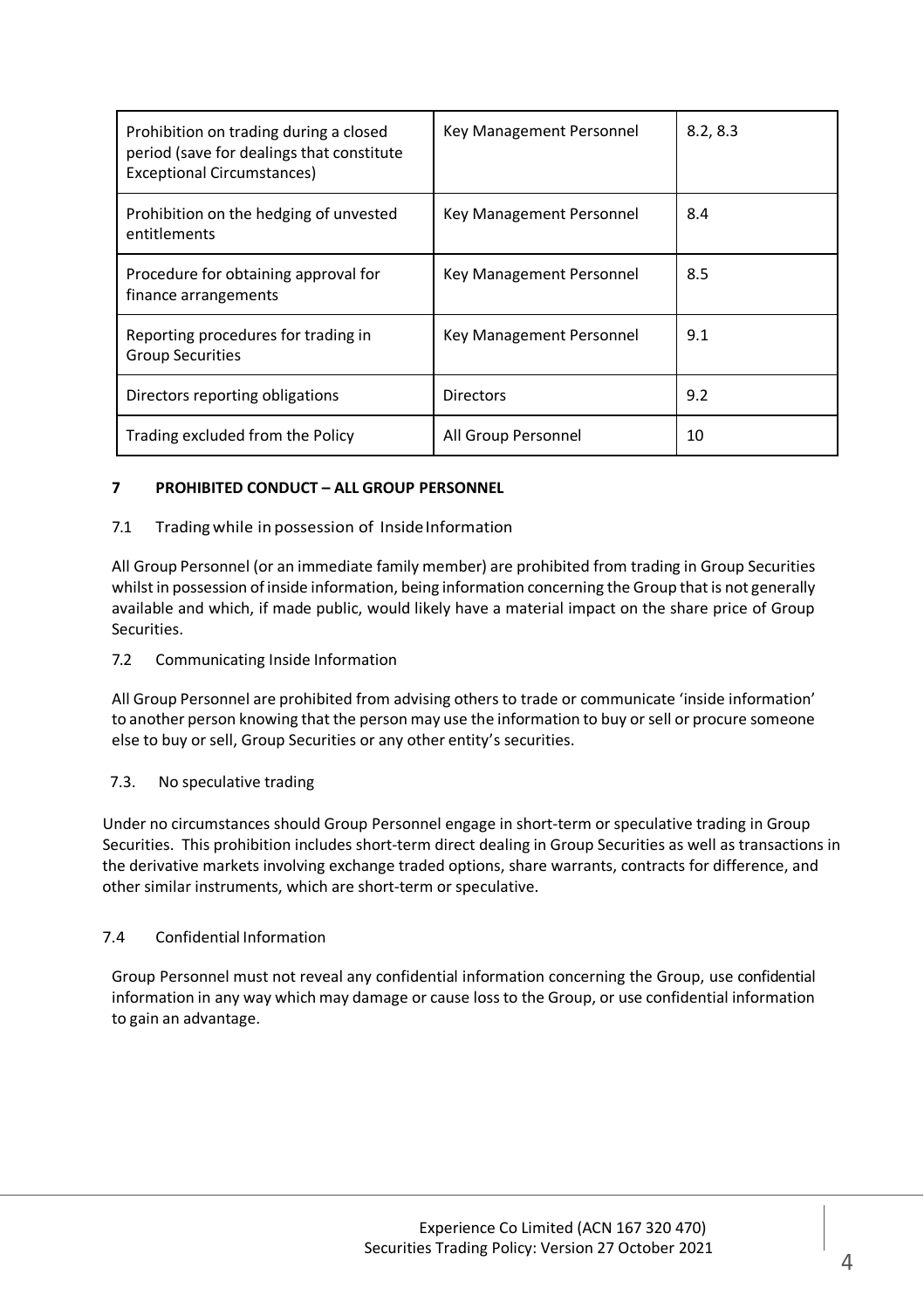# **8 ADDITIONAL RESTRICTIONS – KEY MANAGEMENT PERSONNEL**

### 8.1 Restrictions on Trading in Group Securities

In addition to the general trading restriction set out in Section 7, additional restrictions on trading in Group Securities apply to Key Management Personnel.

*Key Management Personnel is defined in section 2.*

### 8.2 Closed Periods

Key Management Personnel are not permitted to trade Group Securities during the following closed periods:

- (a) from 1 January of each year until one business day after the announcement by the Company of its half yearresults;
- (b) from 1 July of each year until one business day after the announcement by the Company of its annual results; and
- (c) such other periods determined by the Board from time to time to be a Closed Period.

The Company Secretary will inform the Key Management Personnel of the beginning and end of each closed period.

### 8.3 Exceptional Circumstances

Trading during closed periods may be permitted only with prior approval of the Chairman (or in the case of the Chairman, with the prior approval of the Chair of the Audit & Risk Committee) (the approver), where there are exceptional circumstances (such as severe financial hardship) and the Key Management Personnel is not aware of inside information (Exceptional Circumstances Request).

The Exceptional Circumstances Request must be made in writing to the relevant approver setting out the circumstances of the proposed dealing (including an explanation as to the severe financial hardship or circumstances that are otherwise exceptional) and the reason the clearance is sought. Severe financial hardship may generally be a pressing financial commitment that cannot be satisfied otherwise than by selling the relevant securities of the entity.

Where such approval is obtained, trading must occur within ten business days (or such longer period as stated in the approval), unless otherwise advised. The Group will disclose to the market any clearance given to a Director to trade within a closed period, in accordance with notices required under Corporations Act 2001 (Cth) and ASX Listing Rules.

Key Management Personnel must also give this Exceptional Circumstances Request if they are aware that their spouse, partner, child or other immediate family member, or trust or other entity controlled by the Key Management Personnel, intends to trade in Group Securities, during a closed period.

8.4 No Hedging of Unvested Entitlements

Key Management Personnel, or a closely related party of Key Management Personnel, who participate in Group equity-based incentive plans (a share or option or performance rights plan), must not enter into any transaction which would have the effect of hedging or otherwise transferring to any other person the risk of any fluctuation in the value of any unvested entitlement in Group Securities, or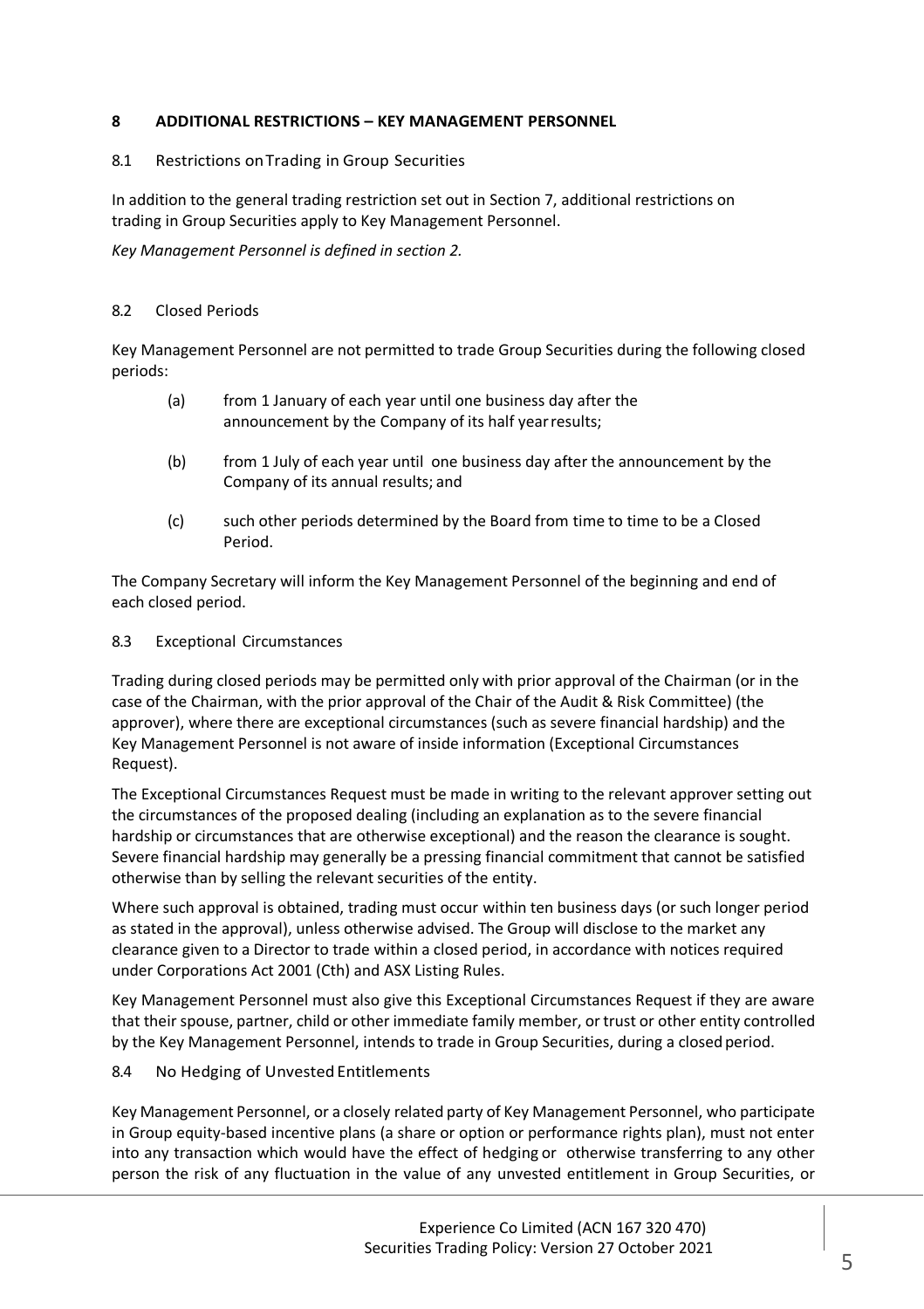where vested but still subject to a holding lock.

An unvested entitlement is a Group Security, which is still subject to time and/or performance hurdles.

### 8.5 Finance Arrangement

Key Management Personnel are not permitted to enter into (directly or indirectly) a margin loan where there is a risk that Group Securities will be traded pursuant to the terms of the margin loan or other financing arrangement where security is granted over Group Securities (together a Finance Arrangement), unless they have obtained the prior written consent of the Chairman to enter into the Finance Arrangement and disclosed to the Chairman the following information regarding the Finance Arrangement (Loan Information):

- (a) key terms;
- (b) number of Group Securitiesinvolved;
- (c) the trigger points;
- (d) the right of the lender to sell the shares unilaterally; and
- (e) any other materialdetails.

The Chairman of the Group must obtain prior written consent of two of the other Directors to enter into the Finance Arrangement and disclose to those Directors the Loan Information.

The Group may, at its discretion, make any clearance conditional upon such terms and conditions as the Group sees fit (for example, with regard to the circumstances in which the Group's Securities may be sold to satisfy a margin call to prevent the Group Securities being sold within a closedperiod).

The Board will also determine whether the approved Finance Arrangement requires disclosure to the ASX. The Key Management Personnel will be required to irrevocably consentto such disclosure (ifmade in the Board's discretion) as a condition toapproval.

#### **9 REPORTING PROCEDURES – KEY MANAGEMENT PERSONNEL**

#### 9.1 Reporting Procedure

Following trading in Group Securities, Key Management Personnel must confirm the trade in writing to the Company Secretary. This confirmation is required within two business days after the trade and must include:

- (a) your name;
- (b) details of your interest (direct or indirect) in the Group Securities the subject of the dealing;
- (c) the date of the dealing;
- (d) the number of Group Securities bought orsold;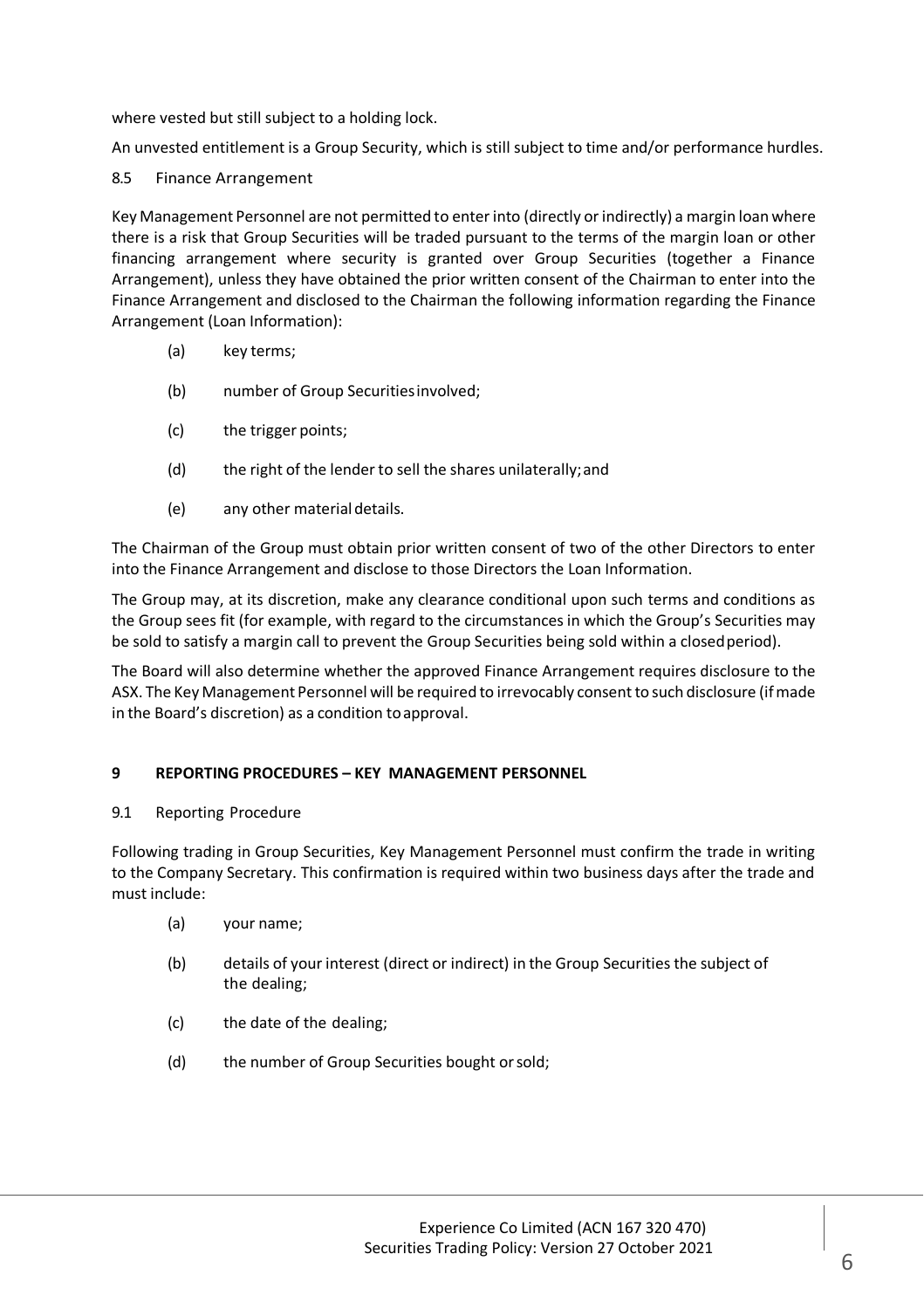- (e) the number of Group Securities held by you (directly or indirectly) before and after the dealing; and
- (f) details of any margin lending or other security arrangements affecting the Group Securities.
- 9.2 Additional Obligations on Directors

Directors of the Group must also comply with:

- (a) allrequirements(if any) in the Constitution or Board Charter of the Company to hold a minimum number of Group Securities;and
- (b) all requirements in the Corporations Act 2001 (Cth) and ASX Listing Rules in relation to notification of trading in Group Securities to enable the Group to file relevant notices with the ASX within five business days.

### **10 TRADING EXCLUDED UNDER THIS POLICY**

The following trading in Group Securities is exempt from this Policy:

- (a) the exercise of an option or a right (but not the sale following exercise) under an employee equity incentive plan;
- (b) acceptance of a takeover offer;
- (c) an offer or invitation made pursuant to a rights issue, a share purchase plan, a dividend or distribution reinvestment plan and an equal accessbuy-back;
- (d) trading under a pre-approved non-discretionary trading plan where the trading plan does not permit Group Personnel to exercise any influence or discretion over how, when, or whether to trade and the trading protocol does not allow for the cancellation of a trading plan during a closed period, other than in exceptional circumstances;
- (e) disposal of Group Securities as result of a secured lender exercising their rights, for example, under Finance Arrangement (section 8.5); and
- (f) dealings that result in no effective change to the beneficial interest in the Group's Securities (for example, transfers of Group Securities held into a superannuation fund or withdrawal of Group shares from an Employee Share Trust).

#### **11 CONSEQUENCES OF BREACH**

Strict compliance with the Policy is mandatory for all Group Personnel. Breaches of this Policy will be subject to disciplinary action, which may include termination of employment.

In addition, breach of the insider trading prohibition can subject you to criminal liability including large fines and/or imprisonment, and civil liability, which may include being sued by another party or the Group for any loss suffered as a result of illegal trading.